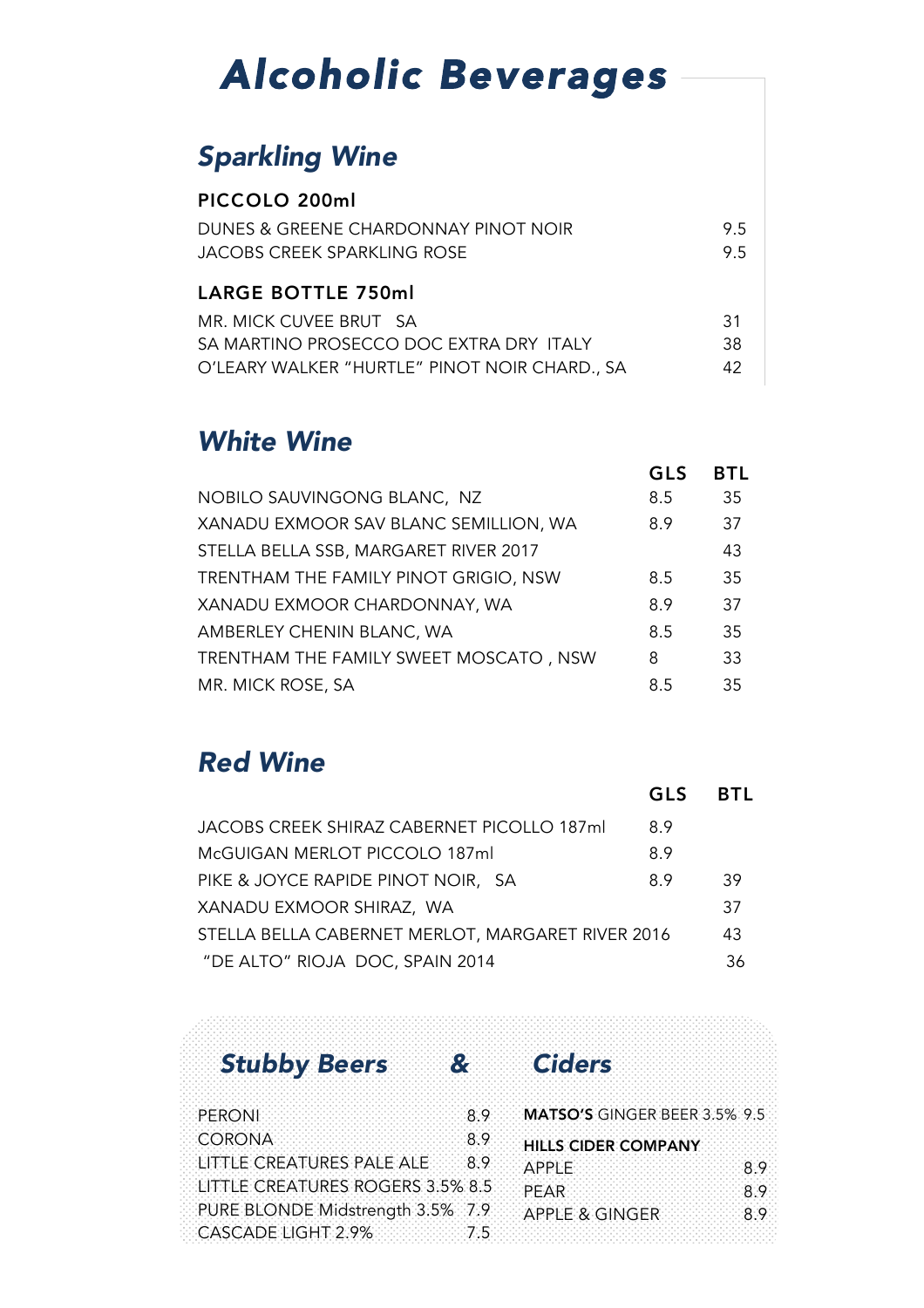# *Cold Beverages*

| COKE/ DIET COKE/ COKE ZERO/             |     |  |
|-----------------------------------------|-----|--|
| LIFT/ SPRITE/ FANTA                     | 4.9 |  |
| <b>LEMON LIME &amp; BITTERS</b>         | 4.9 |  |
| DRY GINGER ALE/ TONIC WATER/ SODA WATER | 4.9 |  |
| <b>CASCADE GINGER BEER</b>              | 4.9 |  |
| SPARKLING WATER Mt Franklin 250ml       | 4.5 |  |
| Mt Franklin 750ml                       | 8.5 |  |
| FUZE ICE TEA peach, lemon               | 4.9 |  |
| JUICES Orange, Pineapple, Cranberry,    | 4.9 |  |
| Apple, Tomato, Orange & Mango           |     |  |

#### KOMBUCHA 6.9

| NUIVIDUUI IA         |                                                             |
|----------------------|-------------------------------------------------------------|
| LEMON LIME & MINT    | <b>What's Kombucha?</b>                                     |
| GINGER & LEMON       | Kombucha is any variety of                                  |
| <b>APPEL CRISP</b>   | $\therefore$ fermented and lightly:                         |
| <b>HIBISCUS KISS</b> | sweetened black & Green tea.                                |
| RASPBERRY LEMONADE   | drinks that are becoming:<br>widely known for their health. |
| <b>CHERRY PLUM</b>   | <b>Alternative Seriefits:</b>                               |
| <b>GINGER BERRY</b>  |                                                             |
|                      |                                                             |



#### *Freshly Squeezed Orange Juice* 7.5

#### REAL FRUIT *Smoothies* 7.9

BANANA- honey, ice-cream, milk MANGO- ice-cream, mango nectar MIXED BERRIES- yoghurt, cranberry juice GREEN- pear, spinach, apple, lemon

**Milkshakes** Classic ice cream & milk blend 6.5 CHOCOLATE/ STRAWBERRY/ BANANA/ SPEARMINT CARAMEL/ VANILLA

### *Iced Drinks*

| ICED CHOCOLATE w/cream & ice-cream     | 6.5 |
|----------------------------------------|-----|
| <b>ICED COFFEE</b> w/cream & ice-cream | 6.5 |
| <b>ICED MOCHA</b> w/cream & ice-cream  | 6.5 |
| ICED CHAI w/cream & ice-cream          | 6.5 |
| <b>ICED LATTE</b>                      | 5.0 |
| <b>ICED LONG BLACK</b>                 | 5.0 |